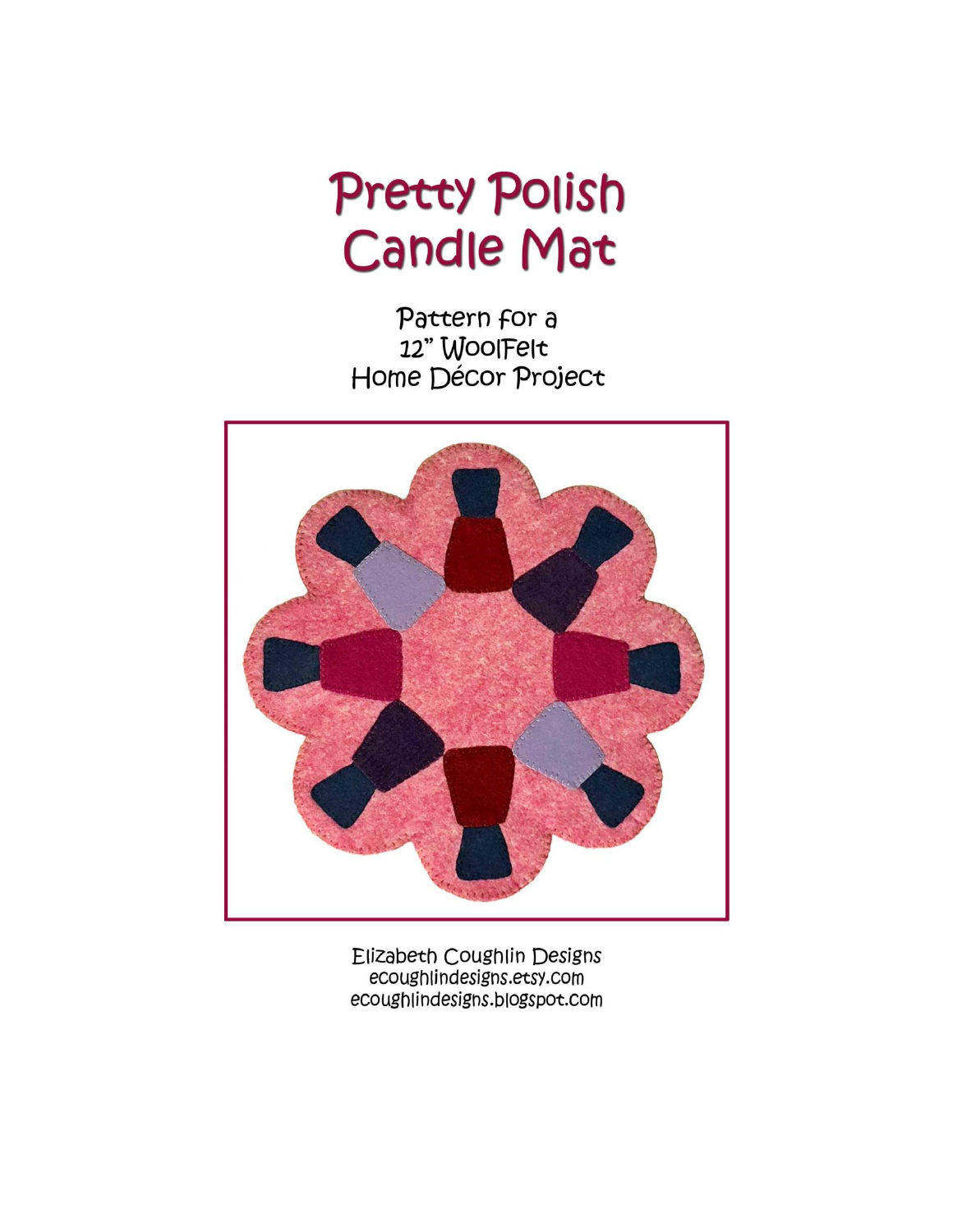## Pretty Polish Candle Mat

WoolFelt Home Décor Project - Finished size is approximately 12".

#### Copyright 2022 Elizabeth Coughlin

For personal use only, do not sell items made using these designs. Purchase of pattern does not constitute transfer of copyright or license for commercial usage. All Rights Reserved.

Elizabeth Coughlin Designs Blog: [ecoughlindesigns.blogspot.com](file:///C:/Main%20Storage/Liz/patterndevelopment/woolfeltpatterns/roundmatseries/bedofhexirosestablemat/ecoughlindesigns.blogspot.com)

My Etsy Store: [ecoughlindesigns.etsy.com](file:///C:/Main%20Storage/Liz/patterndevelopment/bloghopprojects/2020/HalloweenHoppers/ecoughlindesigns.etsy.com)

#### Material Sources:

WoolFelt - National Nonwovens P.O. Box 150 Easthampton MA 01027 1-800-333-3469 <http://www.woolfelt.com/> (wholesale) <http://www.commonwealthfelt.com/> (online retail).

Embroidery Floss - The DMC Corporation 10 Basin Drive, Suite 130, Kearny, NJ 07032 (973) 589-0606 [http://www.dmc-usa.com](http://www.dmc-usa.com/)

WoolFelt & Matching Floss - **[Prairie Point Junction](http://www.commonwealthfelt.com/) (online retail).**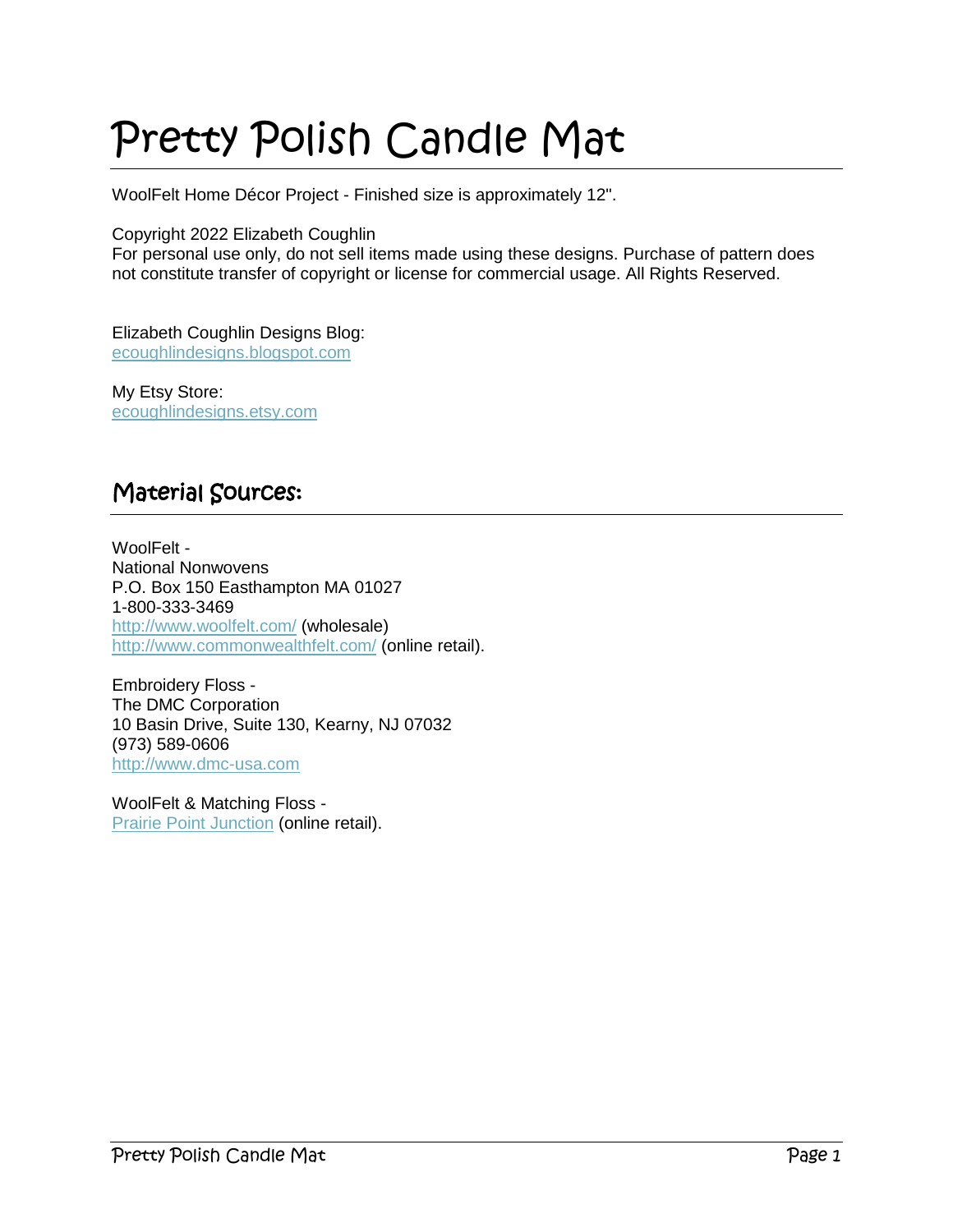### Materials:

- National Nonwovens WoolFelt / DMC Six-Strand Embroidery Floss to match WoolFelt (use three strands at a time)::
	- $\degree$  1/<sub>2</sub> yard (or two 12" x 18" pieces) Pixie Pink / DMC316
	- o 5" piece Field of Lilacs / DMC157
	- o 5" piece Rose Petal / DMC718
	- o 5" piece Barnyard Red / DMC3777
	- o 5" piece Purple / DMC327
	- $\circ$  5" x 8" piece Denim / DMC3750
- Large-eyed chenille needle, straight pins, scissors, freezer paper, pen or pencil, glue stick, iron.

#### Preparation:

- Trace all pattern pieces onto freezer paper and cut out in the numbers indicated.(Note: The center guide will be cut only from freezer paper.)
- To use the freezer paper templates, place them shiny side down on the WoolFelt. Set the iron to the wool setting with no steam; the iron must be dry. Iron the freezer paper onto the WoolFelt, pressing down for a few seconds until the freezer paper sticks.
- Cut the pattern pieces out of the WoolFelt in the following quantities:
	- $\circ$  Cut one complete scallop from the Pixie Pink WoolFelt. Reserve the remaining Pixie Pink WoolFelt to cut the backing later.
	- o Cut eight bottle tops from the Denim WoolFelt.
	- o Cut two polish bottles from each of the remaining colors of WoolFelt.
- Use the glue stick to adhere smaller applique pieces before stitching.
- Use three strands of matching floss for all stitching. (Note that all stitching is shown in white or black but should be sewn in floss that matches the WoolFelt colors.)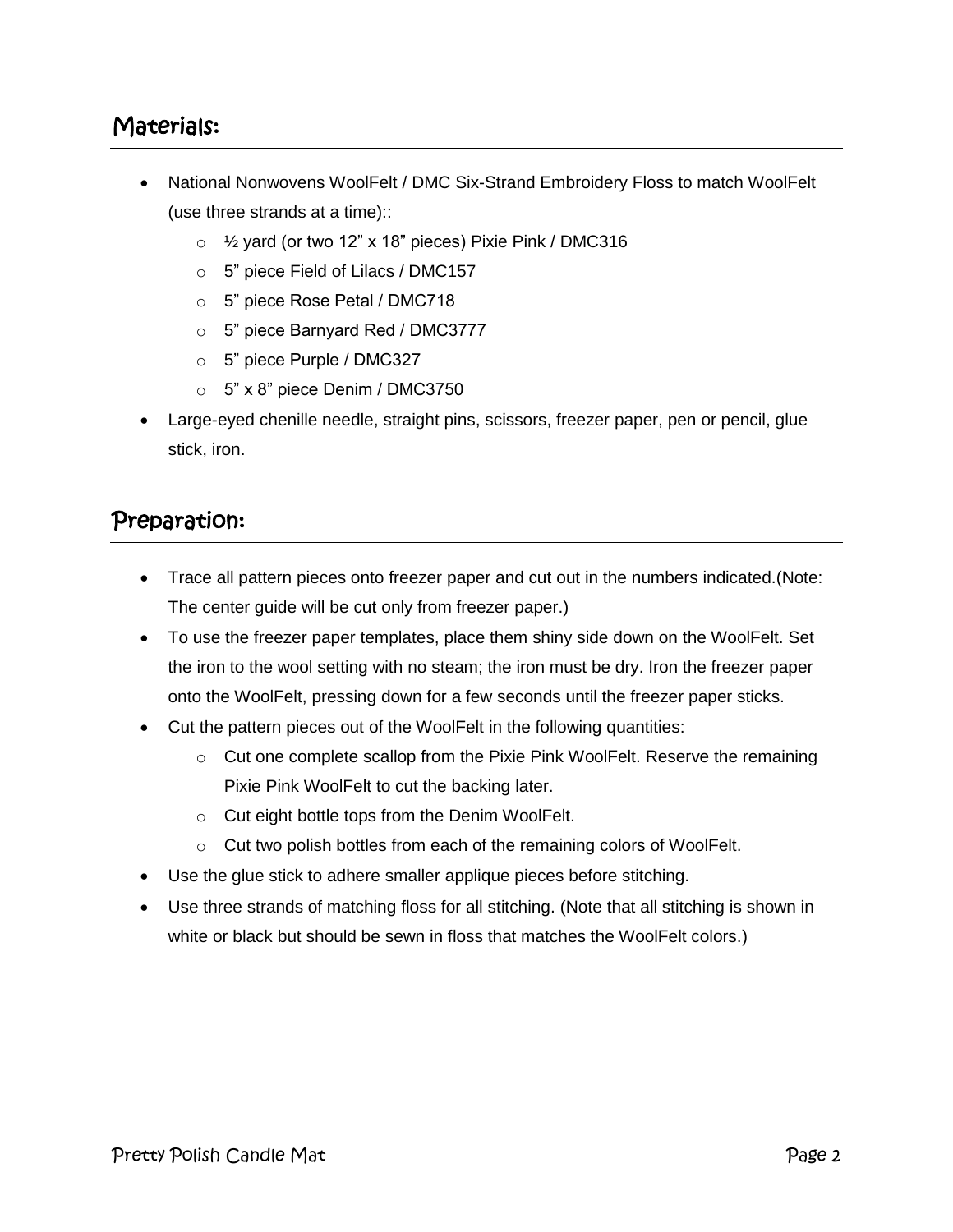### Assembly

- Fold the Pixie Pink scallop in half and press with an iron set to the wool setting. Open, fold in the other direction and press again. Open. (See Figure A.)
- Fold the center guide template in half and crease. Open, and fold again in the other direction. Open. Position the template in the center of the scallop, press with the iron set to the wool setting with no steam. (See Figure B.)

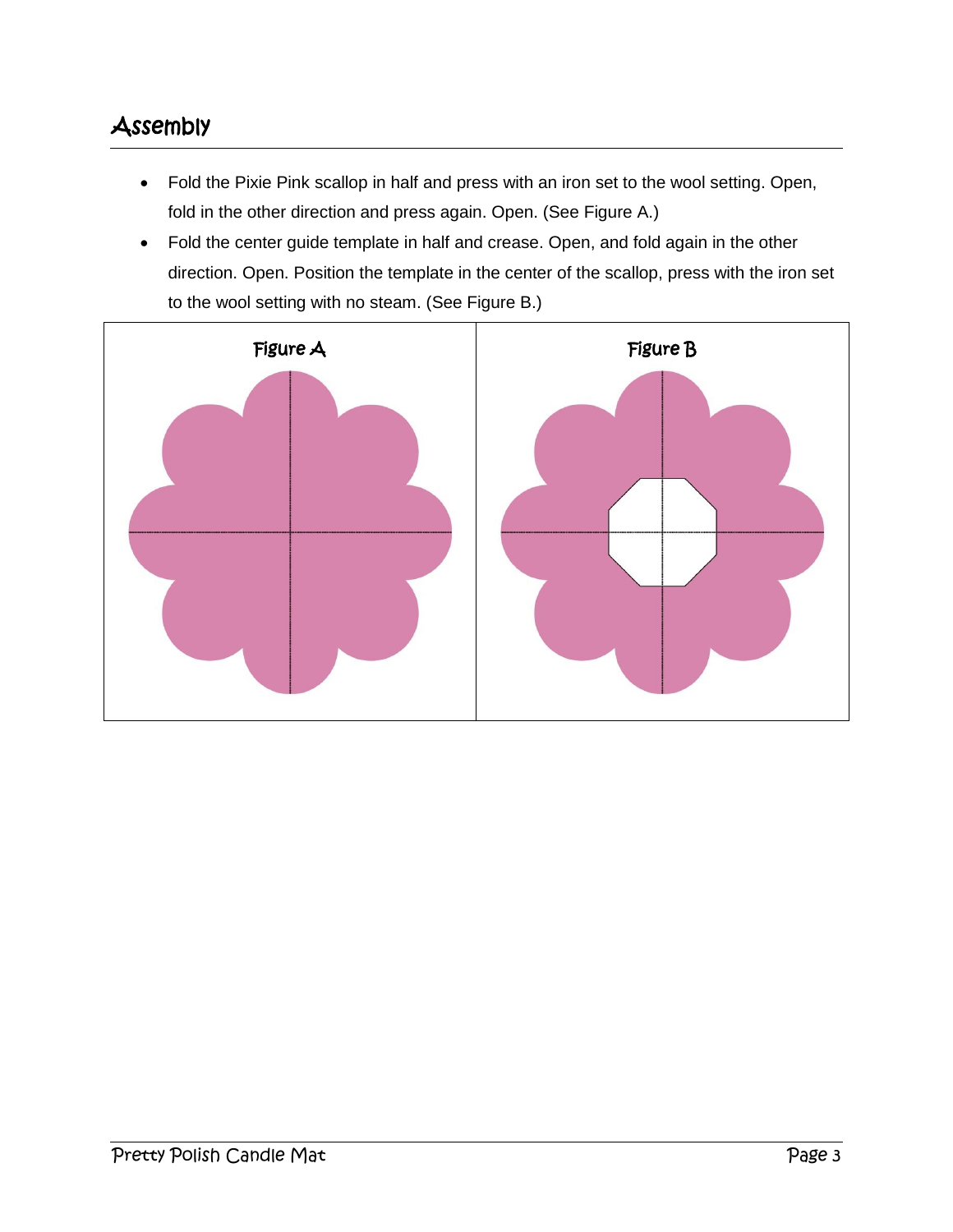- Position one of the Barnyard Red polish bottles as shown in Figure C; tack down with glue stick.
- Tuck one bottle top under the top of the polish bottle as shown in Figure D; tack down with glue stick.

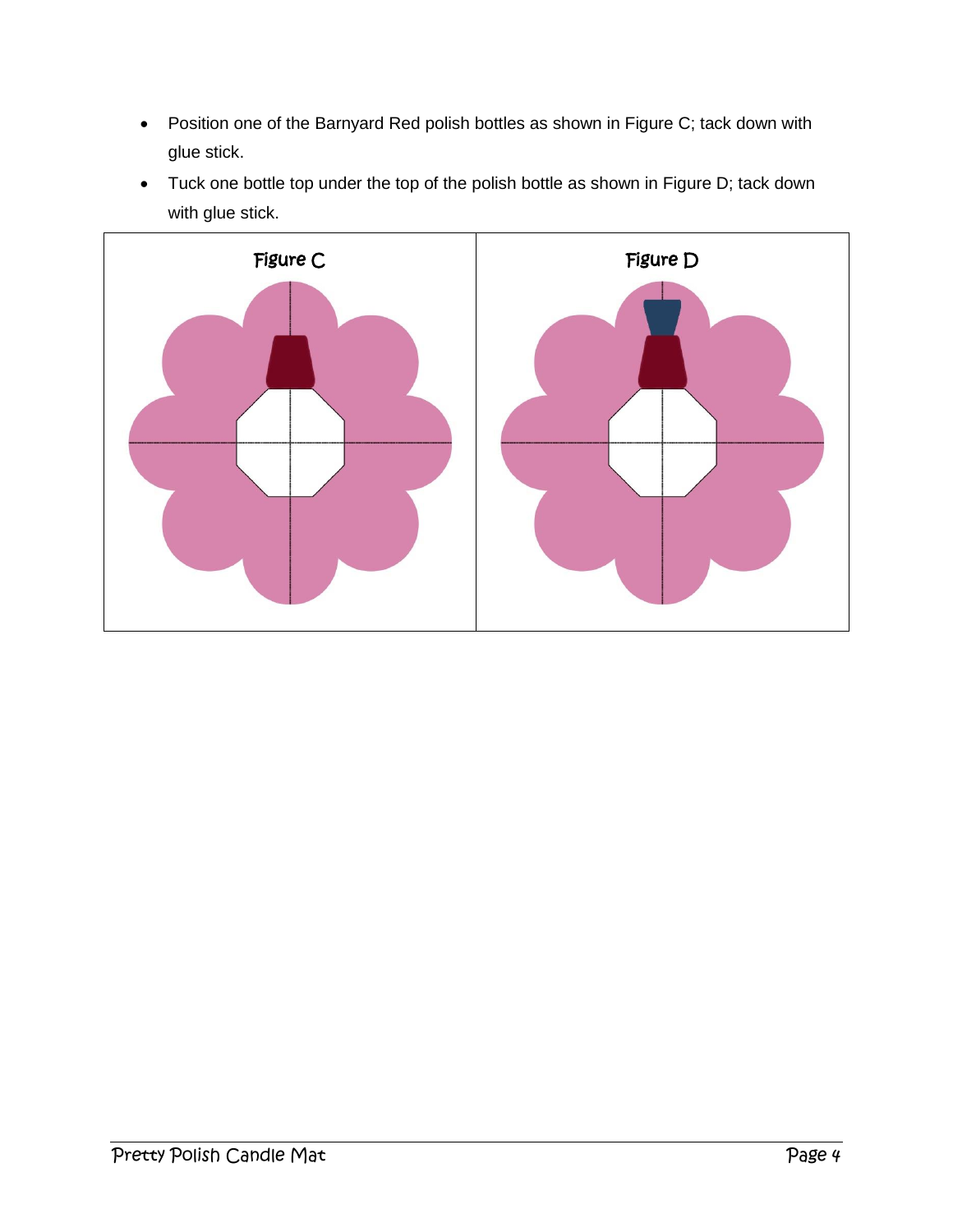- With matching flosses and a blanket stitch, sew around the bottle and the bottle top as shown in Figure E. (Stitches are shown in white; use matching flosses.)
- Repeat with the other Barnyard Red bottle and another bottle top across from the first, as shown in Figure F. With matching flosses and a blanket stitch, sew around the bottle and the bottle top as shown.

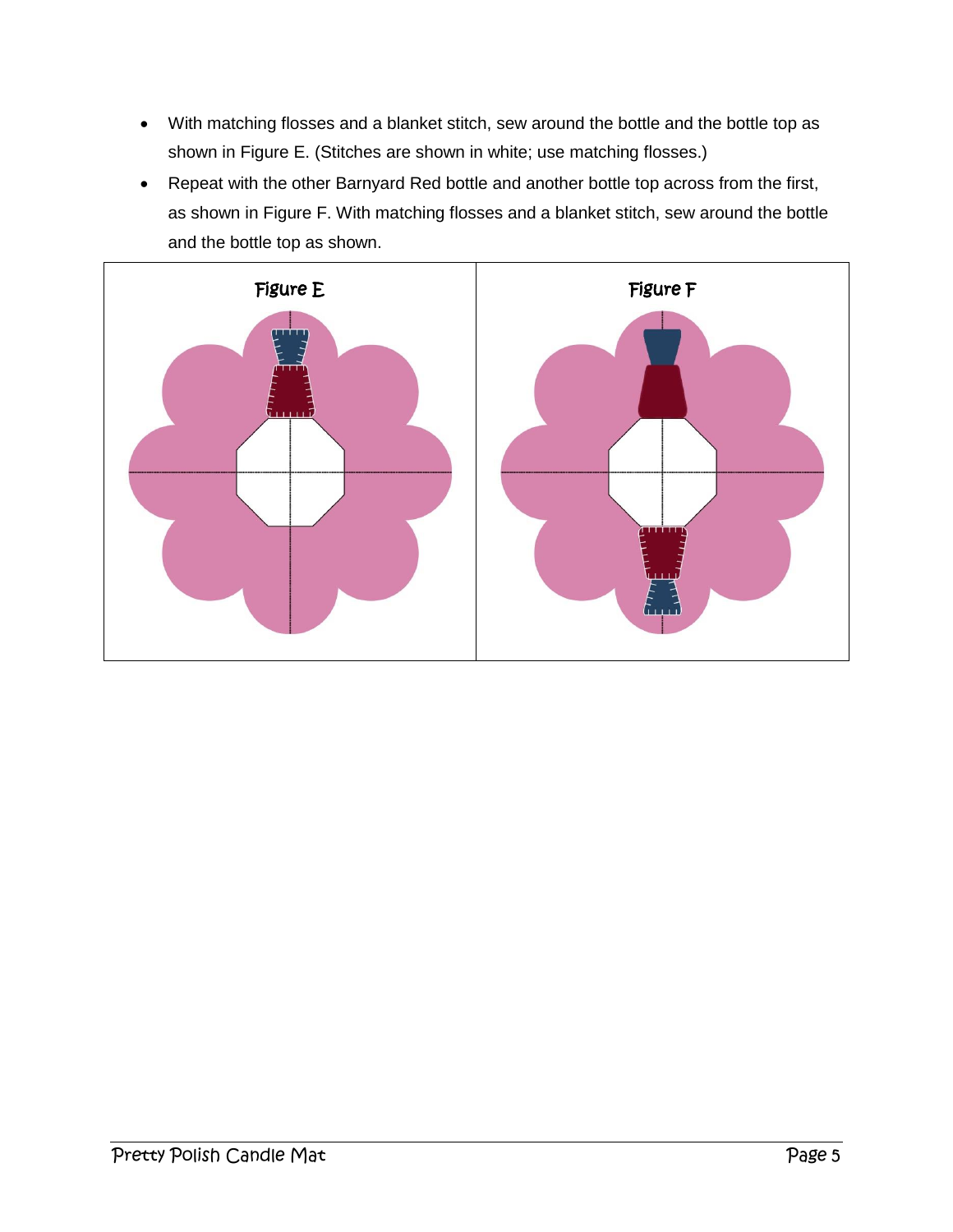- Position one of the Rose Petal polish bottles as shown in Figure G; tack down with glue stick. Tuck one bottle top under the top of the polish bottle as shown; tack down with glue stick.
- With matching flosses and a blanket stitch, sew around the bottle and the bottle top as shown in Figure H. (Stitches are shown in white; use matching flosses.)

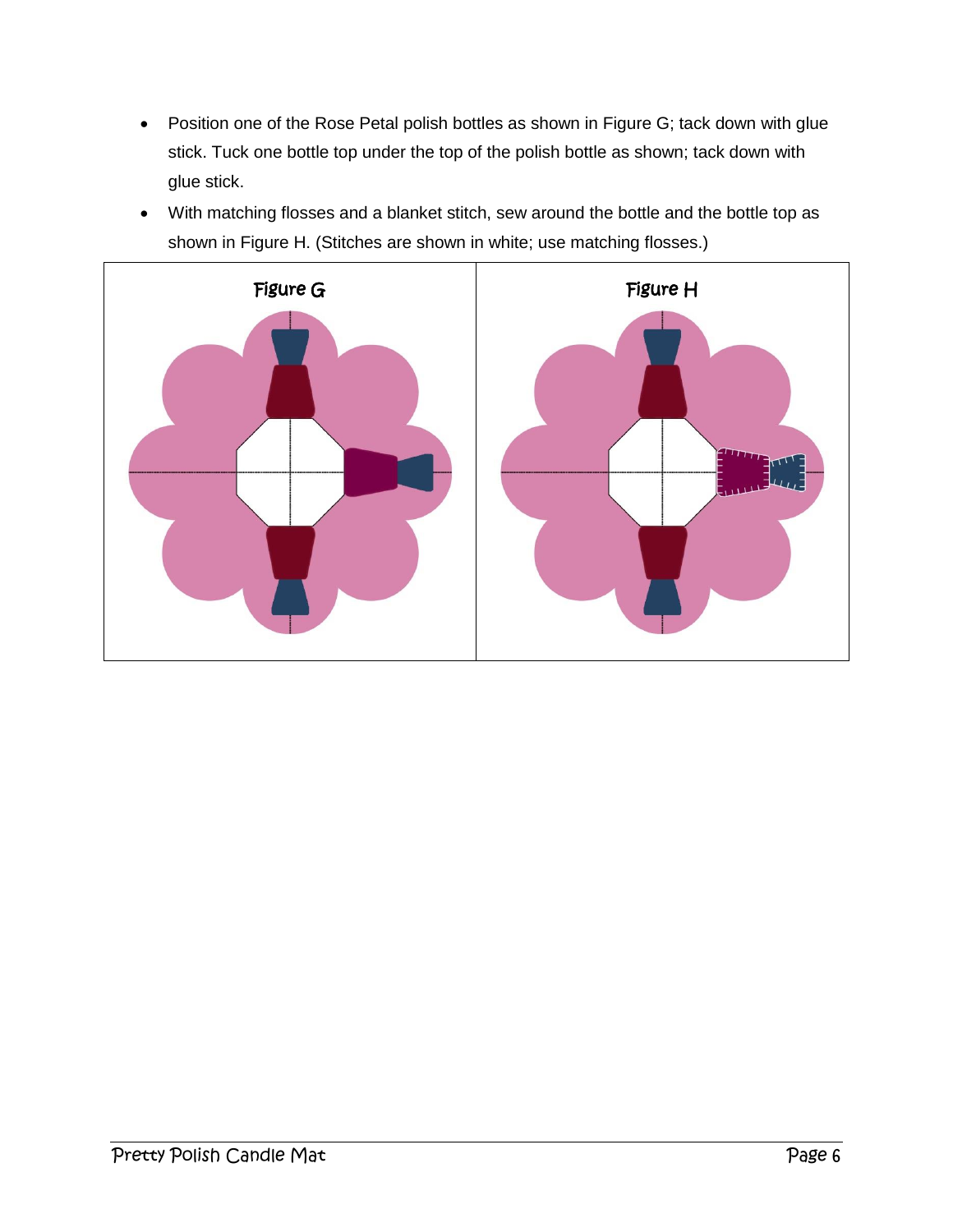- Repeat with the other Rose Petal bottle and another bottle top across from the first, as shown in Figure I. With matching flosses and a blanket stitch, sew around the bottle and the bottle top as shown.
- Position one of the Field of Lilacs polish bottles as shown in Figure J; tack down with glue stick. Tuck one bottle top under the top of the polish bottle as shown; tack down with glue stick.

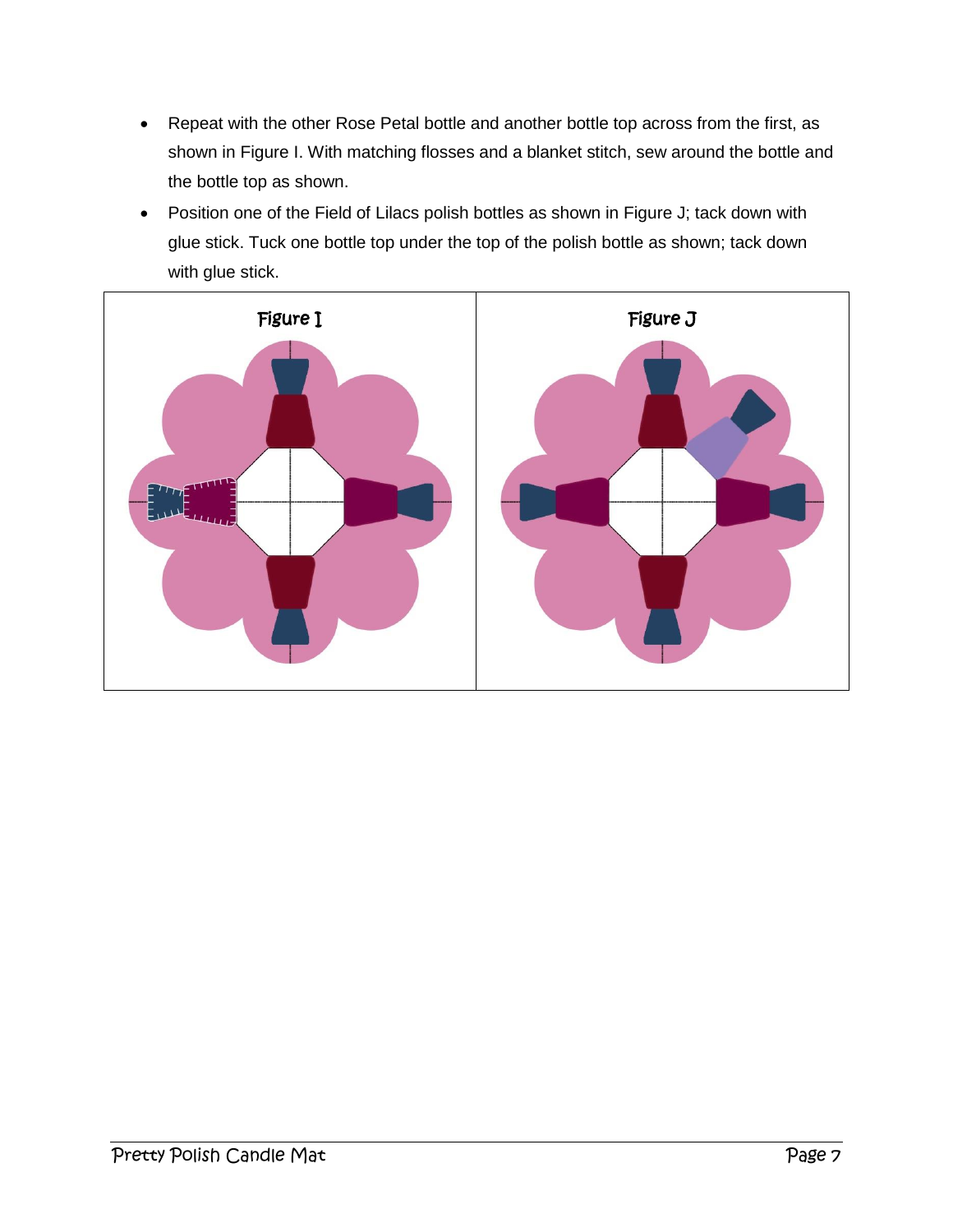- With matching flosses and a blanket stitch, sew around the bottle and the bottle top as shown in Figure K. (Stitches are shown in white; use matching flosses.)
- Repeat with the other Field of Lilacs bottle and another bottle top across from the first, as shown in Figure L. With matching flosses and a blanket stitch, sew around the bottle and the bottle top as shown.

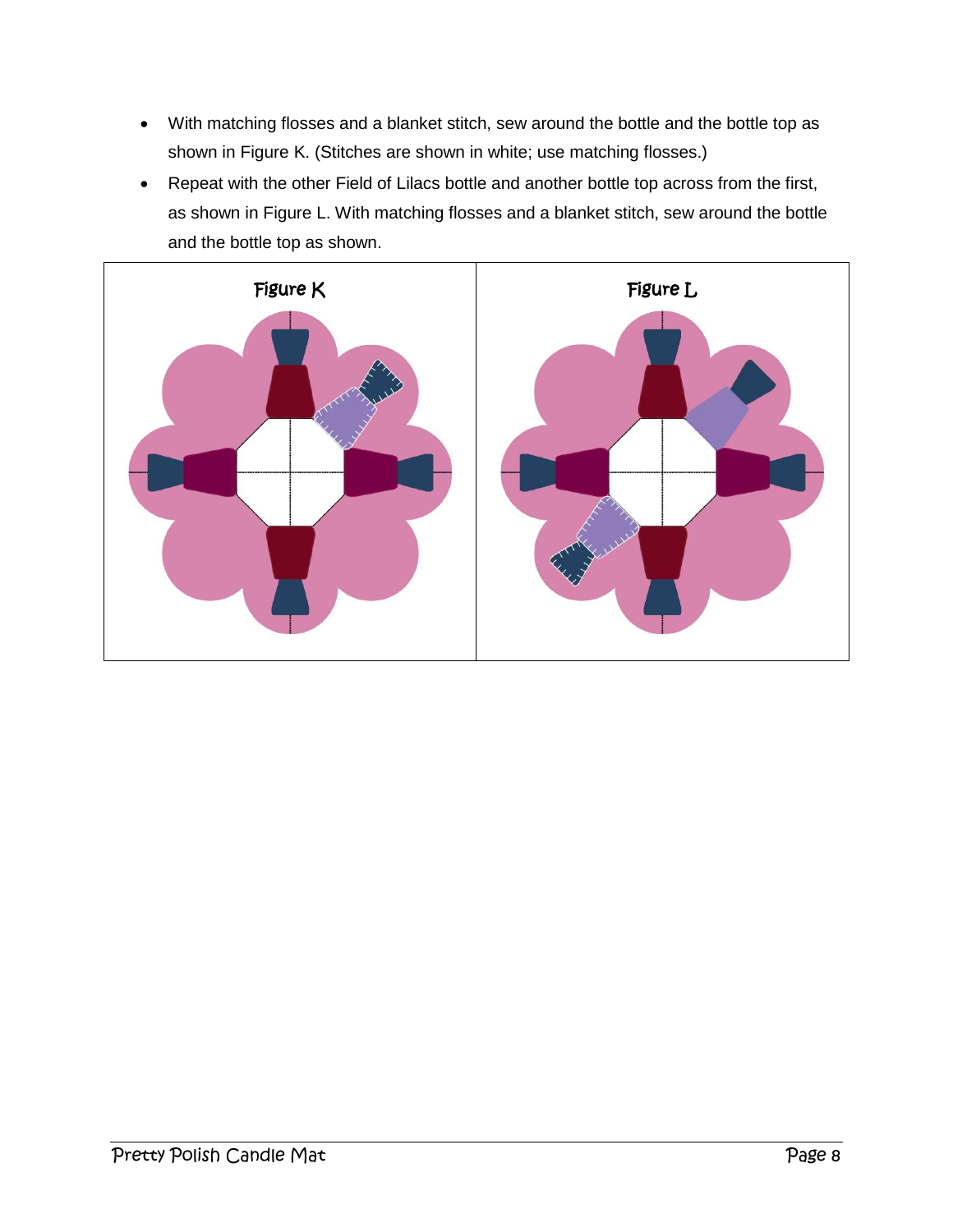- Position one of the Purple polish bottles as shown in Figure M; tack down with glue stick. Tuck one bottle top under the top of the polish bottle as shown; tack down with glue stick.
- With matching flosses and a blanket stitch, sew around the bottle and the bottle top as shown in Figure N. (Stitches are shown in white; use matching flosses.)

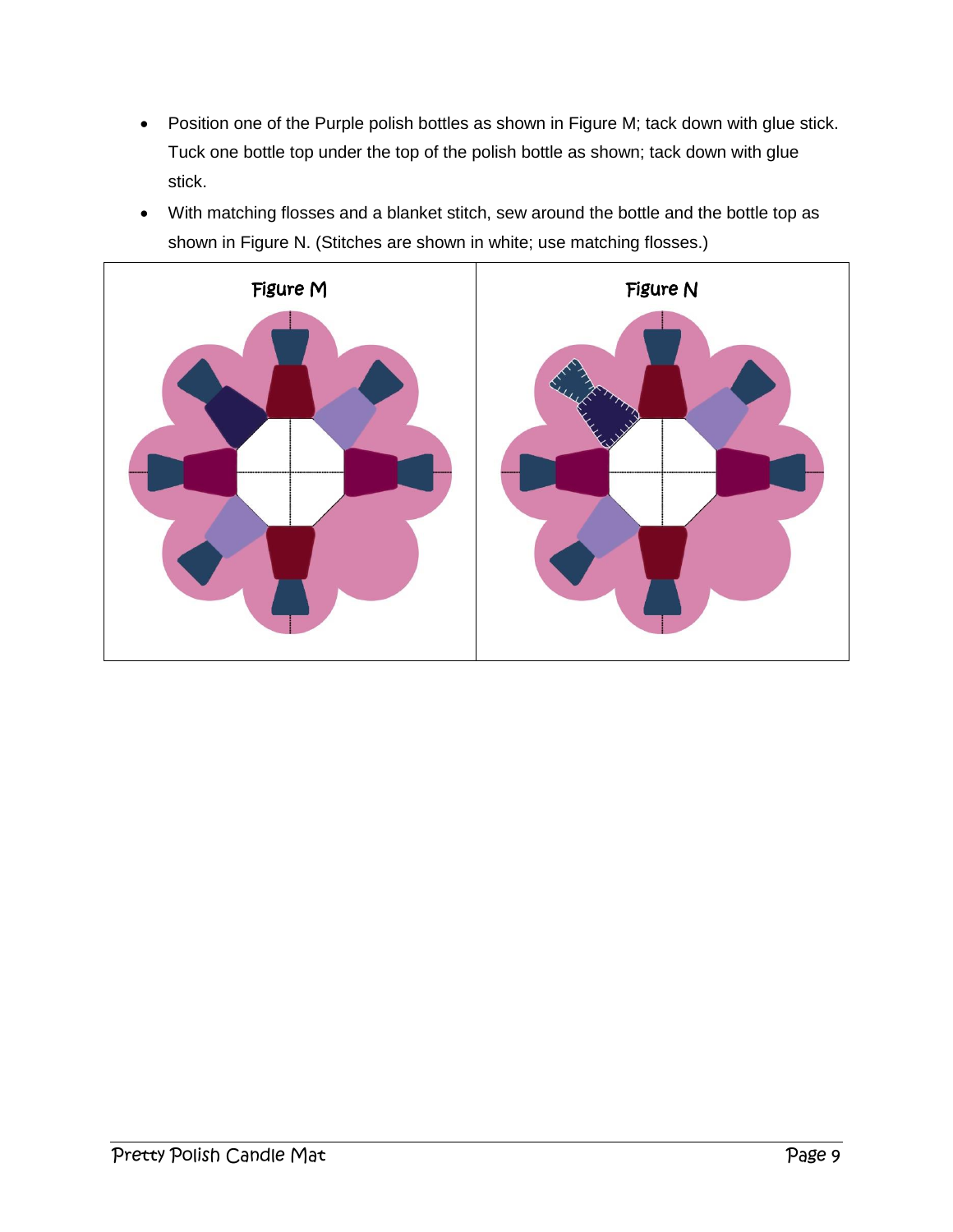- Repeat with the other Purple bottle and another bottle top across from the first, as shown in Figure O. With matching flosses and a blanket stitch, sew around the bottle and the bottle top as shown.
- Remove the center guide and press the candle mat with an iron set on the wool setting.
- Pin the appliqued top to the reserved Pixie Pink WoolFelt. Trim the backing to match the scallop. With matching floss and a blanket stitch, sew around the entire perimeter, as shown in Figure P. (Stitches are shown in black; use matching floss.)



- Press the finished candle mat with an iron on the wool setting.
- The finished candle mat measures approximately 12". (See cover photo for final piece.)
- For questions regarding this project, please contact Elizabeth at [ecoughlin@comcast.net](mailto:ecoughlin@comcast.net)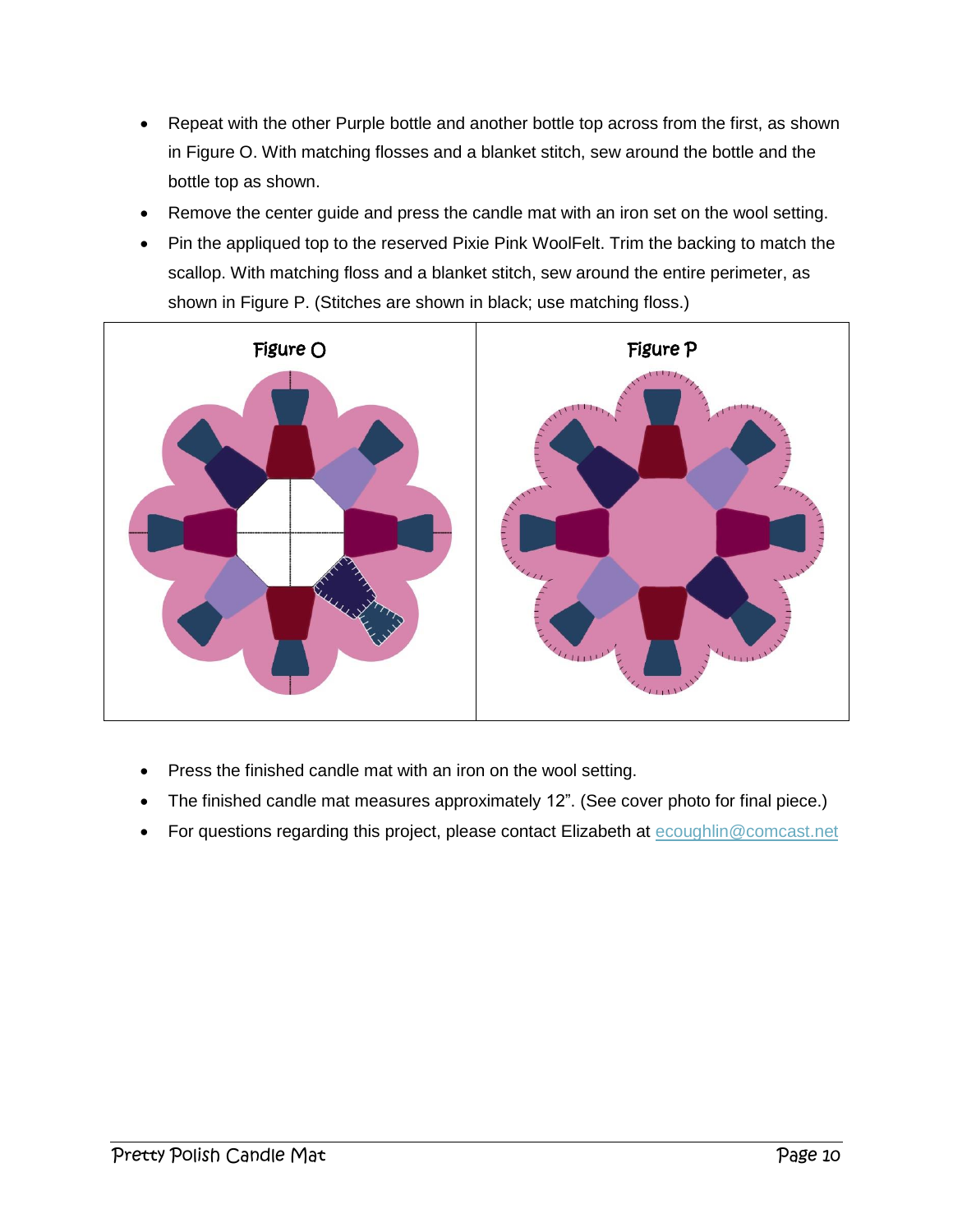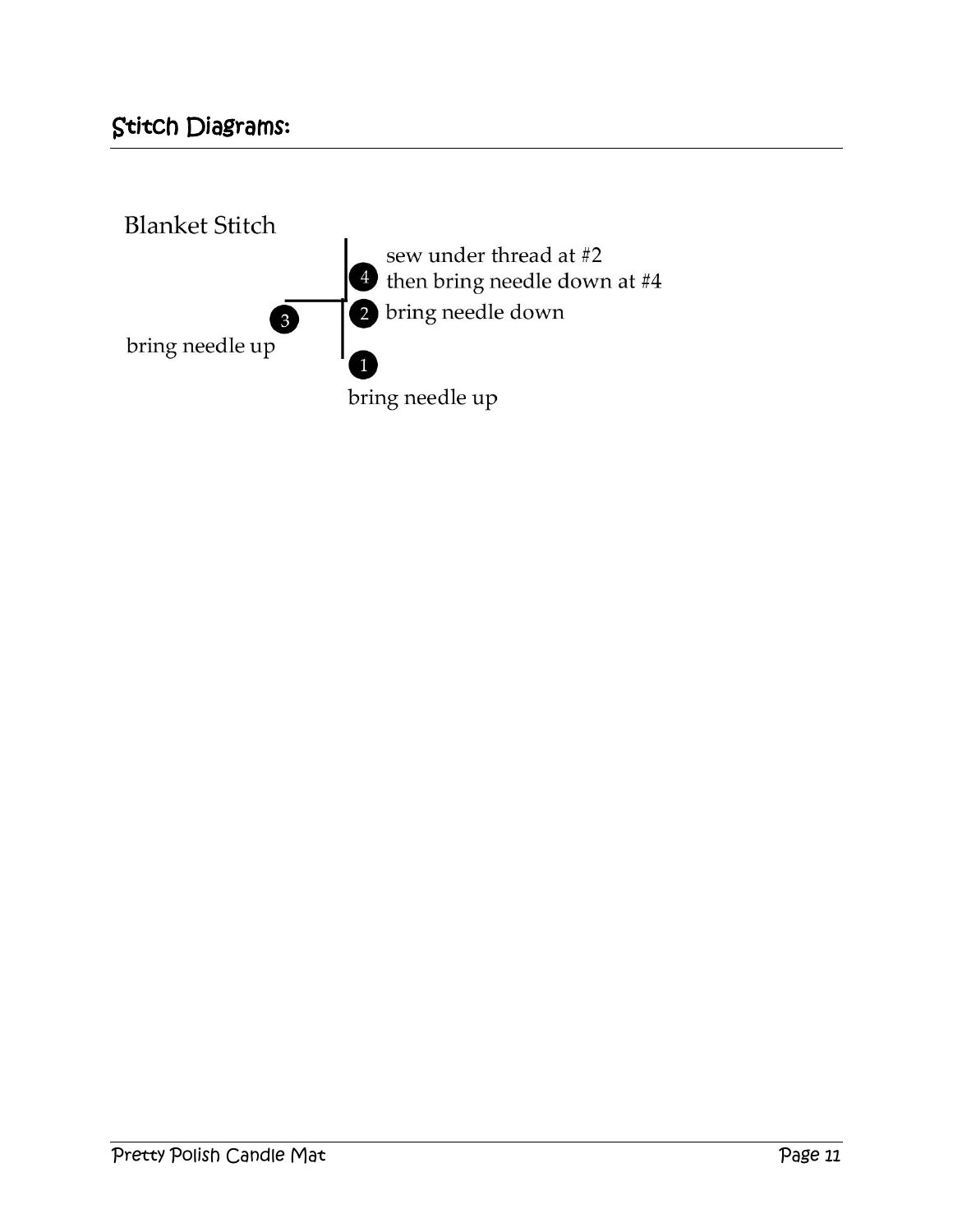